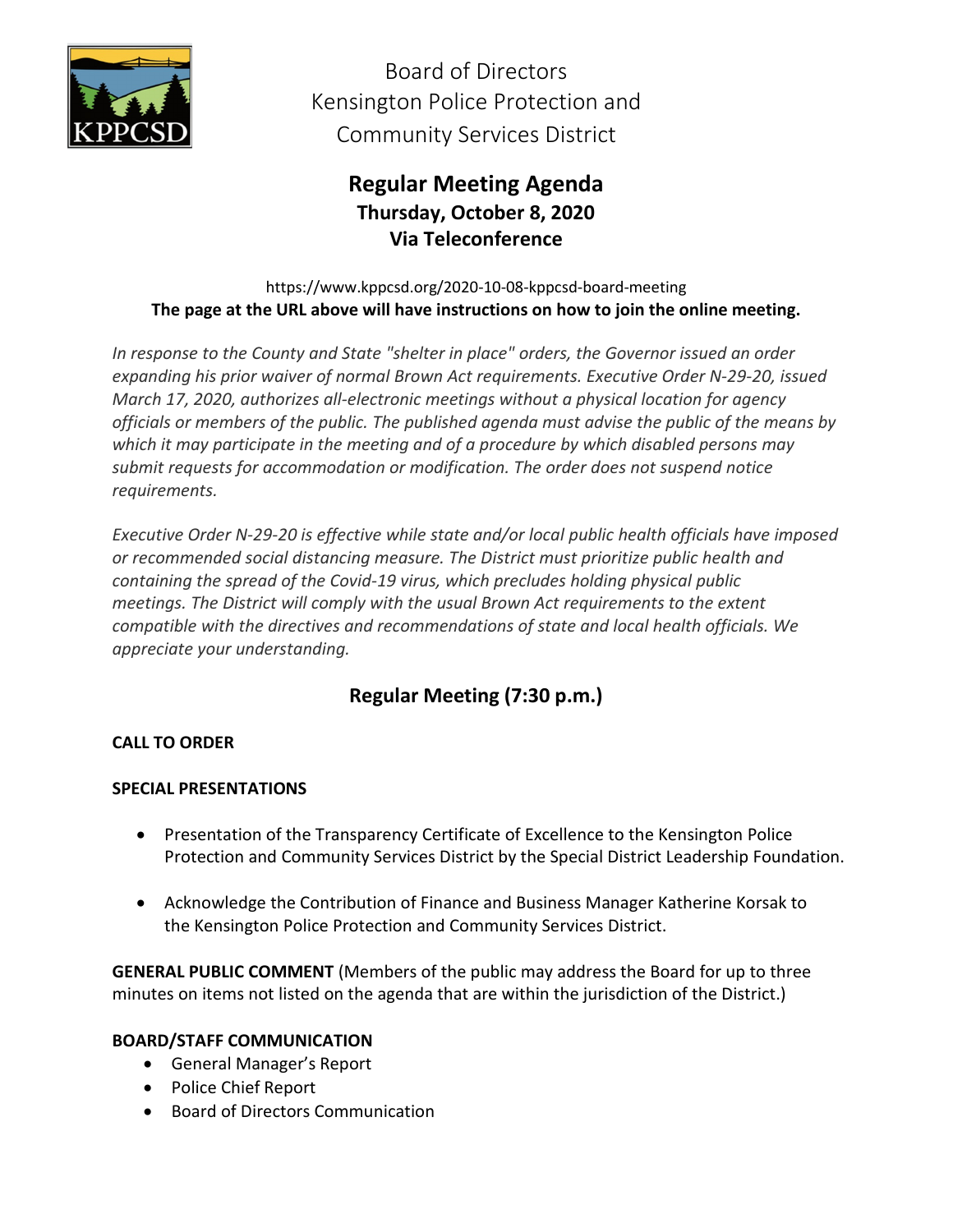#### **CONSENT CALENDAR**

1. Consider Approval of Minutes for the Regular Board Meeting of September 10, 2020.

#### **BOARD DISCUSSION AND DETERMINATION**

- 2. Consider directing staff to prepare an amendment to KPPCSD Policy 1055, Records Management, to delete the provision allowing for destruction of recording tapes (or other media) of Board meetings for a period of five years from the date of the recorded meeting (Section 1055.5), and adding them to the list of "vital and permanent records" (Section 1055.2). (Discussion)
- 3. Consider approval of a payment to Lamorena & Chang in the amount of \$10,495 for previously unbilled audit services necessary for compliance with Governmental Accounting Standards Board (GASB) 68 and 75 related to determining the value of expected postretirement benefits (OPEB). (Discussion/Action)
- 4. Consider approval of a contract with Nigro & Nigro PC to provide financial audit services for the fiscal years ending June 30, 2020 through June 30, 2024 for an annual cost of \$15,500, a total cost of \$77,500 over the five-year period. (Discussion/Action)
- 5. Receive an update on the current status of the architectural design process for housing both the Kensington Fire Department and the Kensington Police Department in the Public Safety Building. (Discussion)

#### **ADJOURNMENT**

The next regular meeting will be held on October 22, 2020.